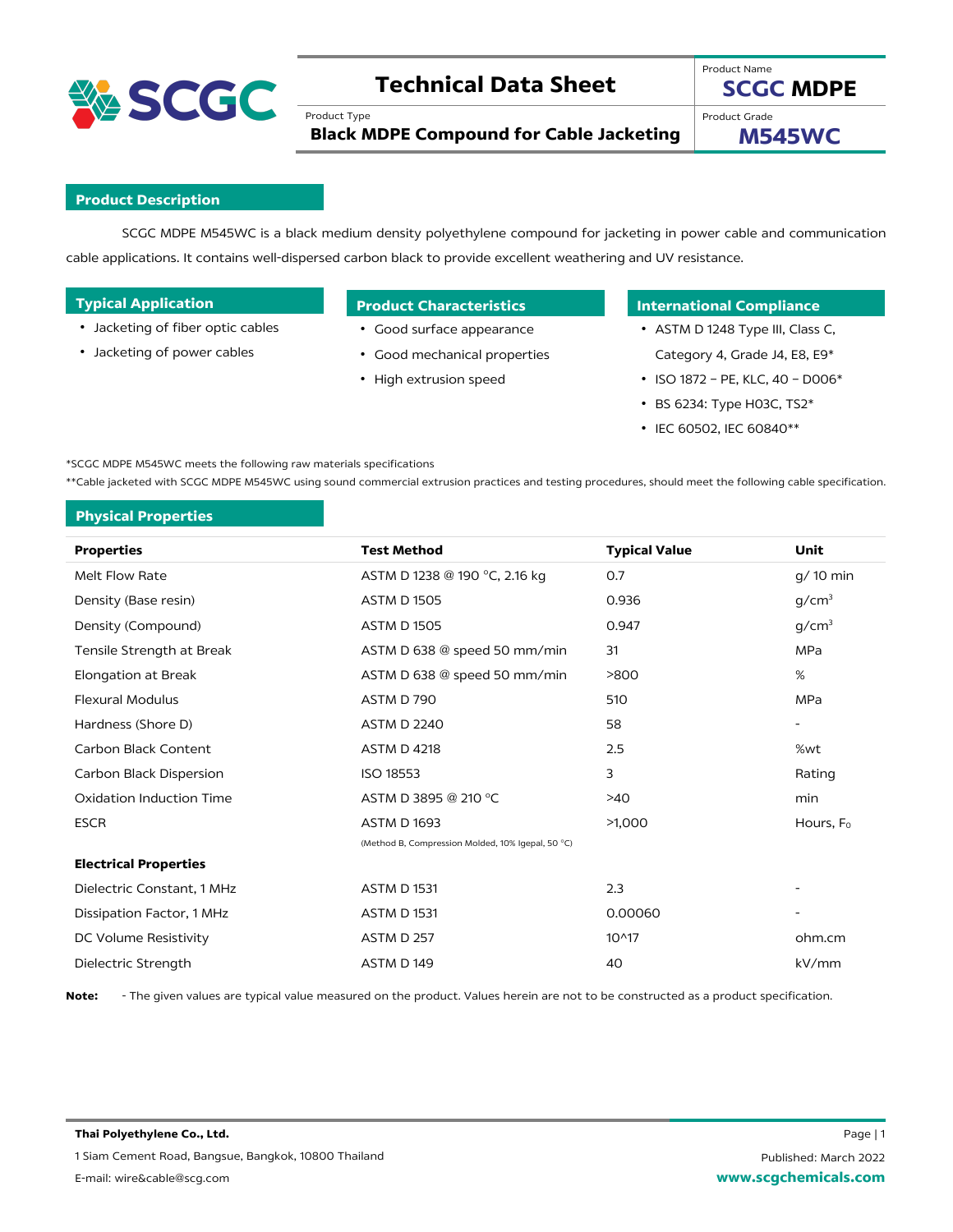

# **Technical Data Sheet**

**Black MDPE Compound for Cable Jacketing**

Product Type

Product Grade

Product Name

**M545WC**

**SCGC MDPE**

## **Processing Guidelines**

For extrusion of SCGC MDPE M545WC, it is recommended to use with the screw giving good homogenization without excessive shear. Standard PE screws have proven satisfactorily which provide good result.

SCGC MDPE M545WC is recommended to have proper drying before using in order to acquire good product performance.

Recommended melt temperature is 190-230 ˚C.

If preheating and/or drying is used, the suitable condition is 80-90 ˚C for 1-2 hours.

### **Product Technical Assistance**

For technical assistance or further information on this product or any other SCG Chemicals' products, contact your SCG Chemicals technical service at the address or telephone number as specified below.

## **Product Available Form Product Packaging**

- Black pellet 25 kg loose bag
	- 25 kg bag on pallet
	- 750 kg big bag

### **Storage**

- Store in original container in tidy according to the manual of Handling and Storage from Thai Polyethylene Company Limited.
- Product(s) should be stored in dry and dust free location at temperature below 50 °C and protected from direct sunlight and/or heat, well-ventilated area, away from incompatible materials and food and drink, as this may lead to quality deterioration, which results in odour generation and colour changes and can have negative effects on the physical properties of this product.
- Keep container tightly closed and sealed until ready for use. Containers that have been opened must be carefully resealed and kept upright to prevent leakage. Do not store in unlabelled containers. Use appropriate containment to avoid environmental contamination.
- The storage area should be stable and not be slopped.

## **Safety**

- The product is not classified as a hazardous material.
- Please see our Material Safety Data Sheet for details on various aspects of safety, recovery, and disposal of the products; for more information, contact your SCG Chemicals technical service.